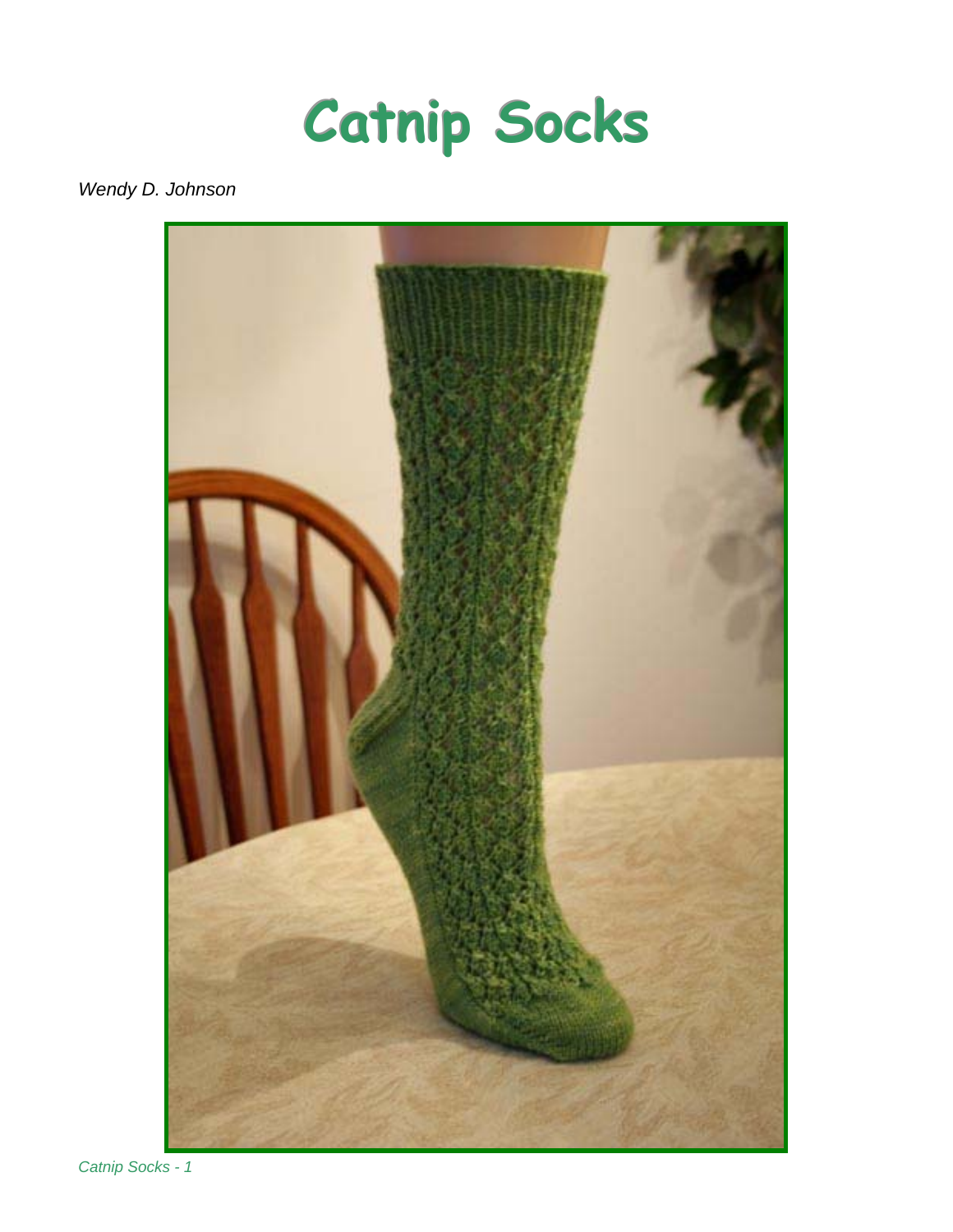## **Size**

Medium: 8" around, stretched slightly

## **Gauge**

8 stitches and 12 rows per inch

#### **Needles**

US size 0 (2mm) needles – either double-pointed needles (dpns), 2 short circulars, or 1 long circular (see note below), or size to attain gauge

## **Yarn**

Fingering weight sock yarn (approximately 350 – 400 yards)

## **Abbreviations:**

K – knit K2TOG – knit 2 together KFB – knit in the front and back of the next stitch M1 – make one  $P -$  purl P2TOG – purl 2 together PFB – purl in the front and back of the next stitch PSSO – pass slipped stitch over  $SL -$  slip



SSK – Slip one stitch, then slip the next. Insert left needle into the front loops of the slipped stitches and knit them together from this position (through the back loops)

W&T – Wrap and turn. On the knit side: Bring yarn to front of work (as if to purl) between needles, slip next st to right-hand needle, bring yarn around this st to back of work, slip st back to left-hand needle, turn work to begin working back in the other direction. On the purl side: Bring yarn to back of work (as if to knit) between needles, slip next st to right-hand needle, bring yarn around this st to front of work, slip st back to left-hand needle, turn work to begin working back in the other direction. YO – yarnover

## **Notes:**

You can knit these socks using your favorite sock-knitting method: dpns, 2 short circulars, or 1 long circular for magic loop. The pattern divides the stitches into 2 groups: instep (top of the foot) and sole (bottom of the foot). You will either divide each group over 2 dpns, place the whole group on 1 of your 2 short circulars, or on half your long circular for magic loop.

When you work the "make 1" increases for the toe and the gusset, you can do a lifted increase, or knit in the front and back of a stitch, whichever you prefer. I prefer the "knit in the front and back of a stitch" method – I find it makes a neater increase with no hole.

The charts shows odd-numbered rows only – on even-numbered rows, knit across.

## **Toe:**

Using the Turkish Cast-on method, (or another toe-up cast-on method like the Judy's Magic Cast-on), cast on a total of 30 stitches –15 on each needle. Knit across the stitches on each needle once. On the next round increase 4 stitches thusly:

Needle 1: K 1, M1, knit until the last stitch, M1, K1 Needle 2: K 1, M1, knit until the last stitch, M1, K1

Then knit a round without increasing.

Repeat these 2 rounds until you have a total of 66 stitches: 33 on each needle. Divide these stitches over your dpns, or place 33 stitches on each of your short circulars, or on each side of your magic loop. The stitches are now referred to in 2 halves: the instep stitches and the sole stitches.

## **Note:**

If you prefer a pointier toe, you can cast on fewer stitches, but be sure to increase until you have 66 total stitches.

Start the foot pattern. On the instep stitches, work as follows: